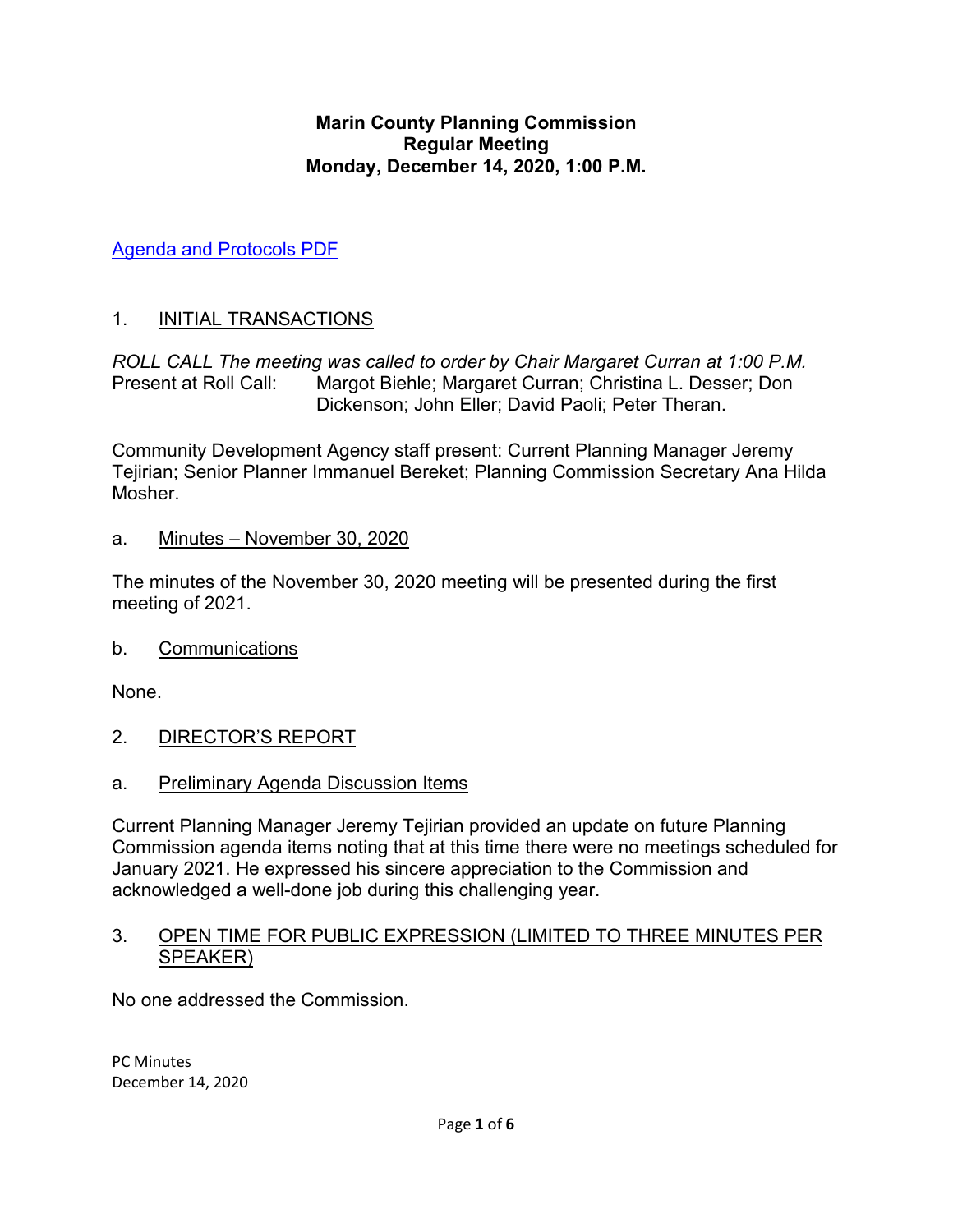# 4. MARIN HEALTHCARE DISTRICT DESIGN REVIEW AND CEQA EXEMPTION

[Staff Report and Draft](https://marin.granicus.com/MetaViewer.php?view_id=&clip_id=10432&meta_id=1097656) Resolution

[Attachments 2, 3](https://marin.granicus.com/MetaViewer.php?view_id=&clip_id=10432&meta_id=1097657)

[Attachment 4](https://marin.granicus.com/MetaViewer.php?view_id=&clip_id=10432&meta_id=1097658)

[Attachment 5](https://marin.granicus.com/MetaViewer.php?view_id=&clip_id=10432&meta_id=1097659)

Project Plans [- Attachment 6 \(1 of 2\)](https://marin.granicus.com/MetaViewer.php?view_id=&clip_id=10432&meta_id=1097660)

Project Plans [- Attachment 6 \(2 of 2\)](https://marin.granicus.com/MetaViewer.php?view_id=&clip_id=10432&meta_id=1097661)

Senior Planner Immanuel Bereket presented the staff report and recommended that the Planning Commission review the administrative record, conduct a public hearing, and approve the Marin Healthcare District Design Review based on the findings and subject to the conditions contained in the Resolution.

Staff answered questions from the Commission.

Applicant Pietro Martinez and Architect Ramzy Sacre described the project history, gave a presentation of the project and answered questions from the Commission.

Public testimony was opened, and the following people spoke:

Representing organizations: Anne Petersen, Kentfield Planning Advisory Board.

Representing the public: Susan Miltner.

Public Testimony was closed.

The Commission identified and discussed a number of issues and concerns and concluded to continue the hearing to a date uncertain as long as the applicant was in agreement.

Applicant Pietro Martinez, agreed to continue the hearing to a date uncertain to address the Commission's concerns and conditions.

PC Minutes December 14, 2020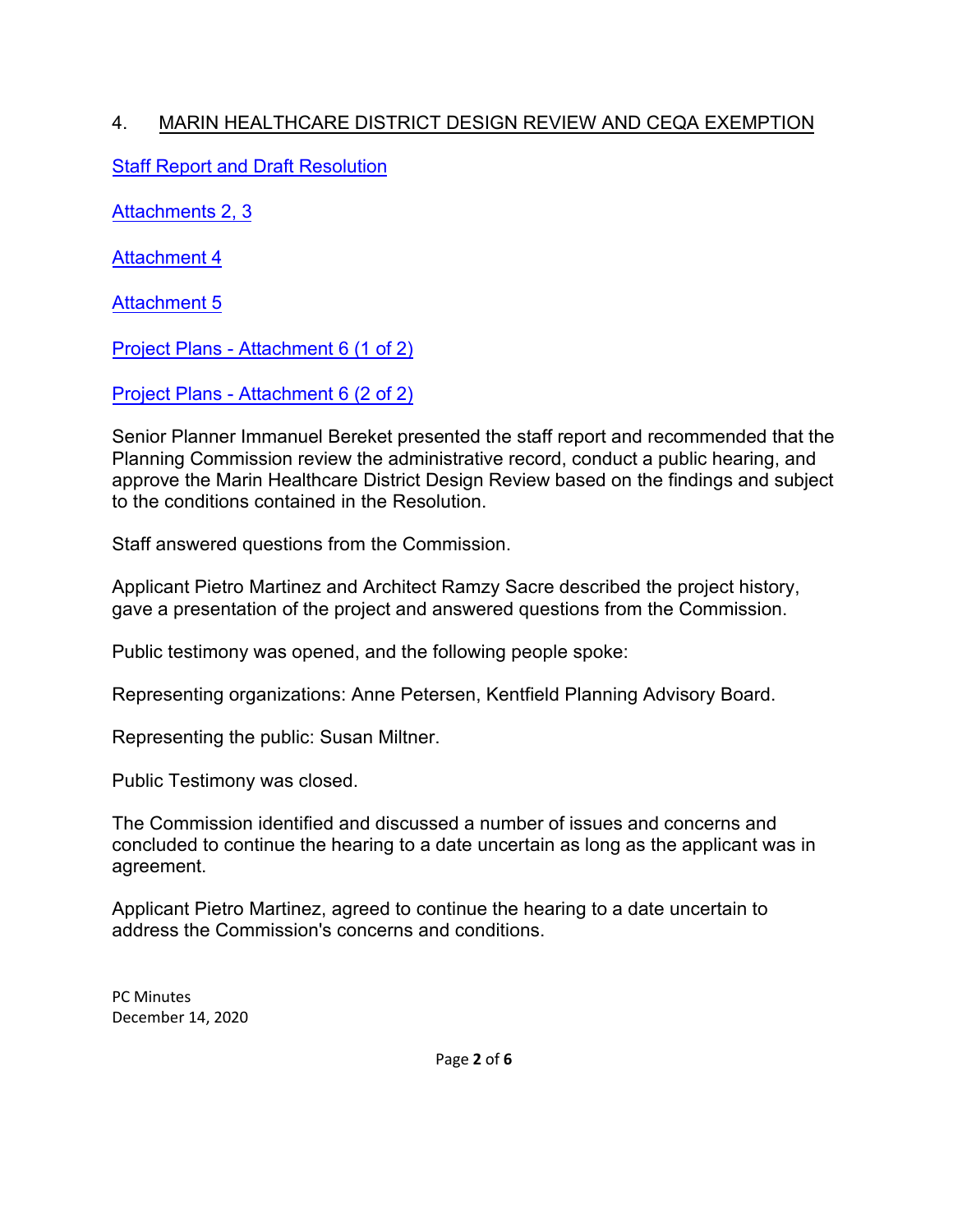Mr. Tejirian clarified the procedures regarding the requested modifications and previous West Wing addition approval which has already been vested.

M/s Margot Biehle - Don Dickenson to continue the application to a date uncertain with the permission of the applicant in order to allow the applicant to address the following issues:

- 1. Enclose the bridge by providing cover.
- 2. Redesign elevations of the ASB, including those facing west and away from the public view.
- 3. The ASB should use colors and materials that are consistent with the West Wing and the Main Hospital Building addition.
- 4. Clearly develop pedestrian access from the garages to the rest of the hospital, not just the main ASB.
- 5. Revisit outbound right turn onto Bon Air Road. Specifically, it should be further redeveloped such that it would clearly discourage, or make it impossible to make a left outbound turn.
- Vote: Motion carried 7-0
- AYES: Margot Biehle; Margaret Curran; Christina L. Desser; Don Dickenson; John Eller; David Paoli; Peter Theran.

The Commission agreed to hold a recess at 2:40 P.M. and reconvened the meeting at 2:45 P.M. with 7 members present as indicated.

## 5. DEVELOPMENT CODE AMENDMENTS

[Staff Supplemental Memorandum](https://marin.granicus.com/MetaViewer.php?view_id=&clip_id=10432&meta_id=1097663) - December 7, 2020

Attachment [1 - Development Code Amendments \(Version 3\)](https://marin.granicus.com/MetaViewer.php?view_id=&clip_id=10432&meta_id=1097664)

Attachment 2 [- Recommended Resolution](https://marin.granicus.com/MetaViewer.php?view_id=&clip_id=10432&meta_id=1097665)

[Attachments 3, 4, 5, 6 - Comments](https://marin.granicus.com/MetaViewer.php?view_id=&clip_id=10432&meta_id=1097666)

[Staff Supplemental Memorandum](https://marin.granicus.com/MetaViewer.php?view_id=&clip_id=10432&meta_id=1097667) - December 11, 2020

[Staff Supplemental Memorandum](https://marin.granicus.com/MetaViewer.php?view_id=&clip_id=10432&meta_id=1097668) - December 14, 2020

Mr. Tejirian introduced the staff report indicating that the Planning Division staff has considered the comments made by the Commission during the Development Code amendment hearing held on November 30, 2020. He made revisions based on those comments, additional review of State mandates, and consultation with County Counsel's staff.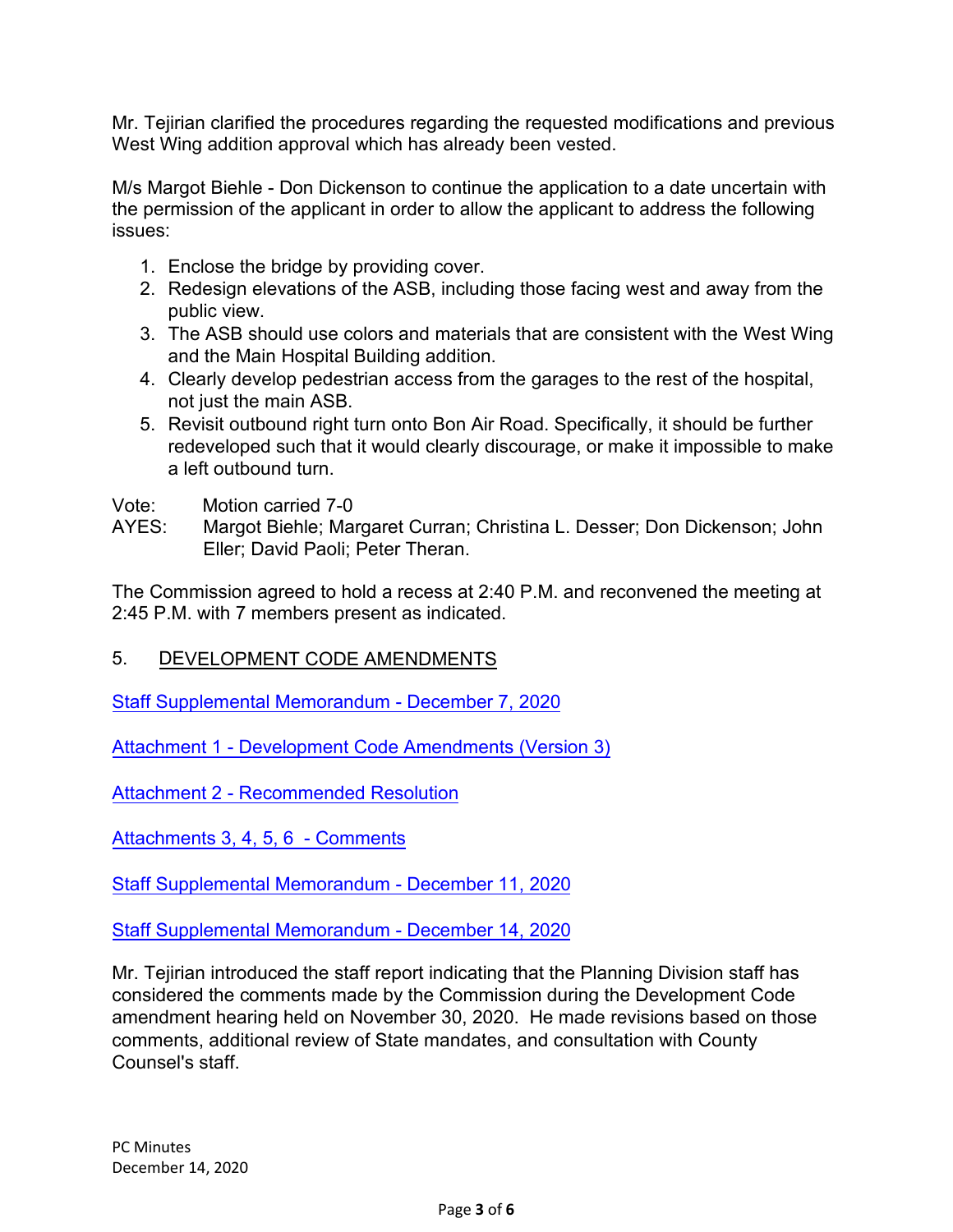Mr. Tejirian explained that the Development Code Amendments would be presented to the Board of Supervisors on January 2021. Therefore, it would be safe to call them Development Code Amendments 2021 instead of Development Code Amendments 2020.

Mr. Tejirian said that there are several topics, and that they have been focusing more on the Accessory Dwelling Units (ADU'S). All topics are important, and all are still on the table if further discussion or edits are needed.

He summarized the following revisions:

- Eliminated In-Kind Replacement Variance Exemption from the proposed amendments
- Set Temporary Use Permit (TUP) term for caregiver RV's at maximum of six months
- Revised ADU criteria
	- No ADU short term rentals
	- Applied 4-foot setbacks wherever possible
	- Clarified that category 3 ADU's are allowed to exceed FAR
	- Clarified that private street restrictions applies to WUIs and Very High Fire Hazard Severity Zones
	- An existing residence can be converted into an ADU

Mr. Tejirian recommended that the Planning Commission approve the Resolution recommending that the Board of Supervisors adopt the proposed Development Code Amendments.

Staff answered questions from the Commission.

Public testimony was opened, and the following people spoke:

Representing organizations: Sharon Rushton, Sustainable TamAlmonte.

Representing the public: Bruce Corcoran; Erica Lovejoy.

Public Testimony was closed.

Mr. Tejirian answered questions from the Commission and provided additional clarifications regarding the proposed Code amendments.

The Commission discussed the revisions to the proposed amendments and conducted the following straw votes: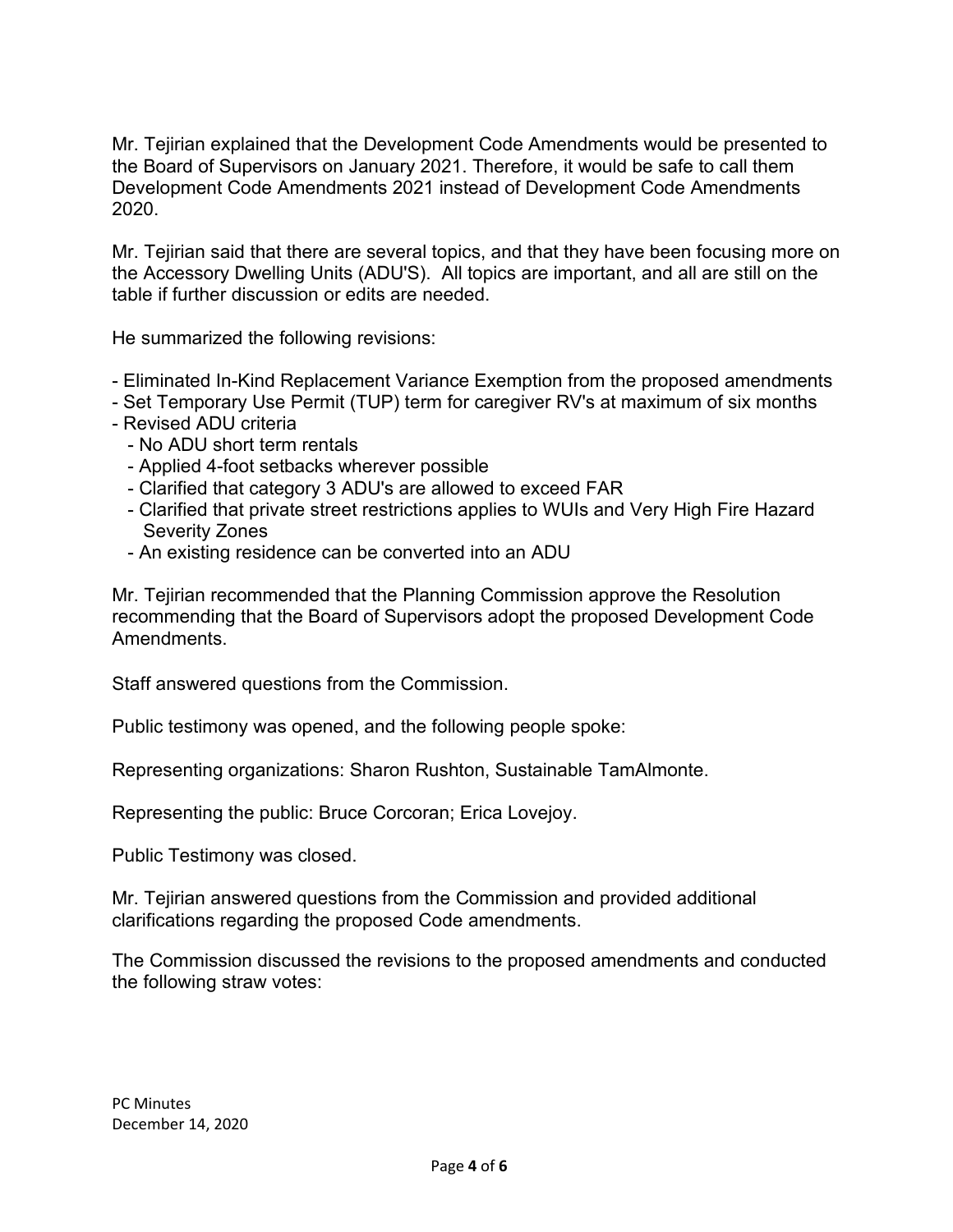Support the requirement of a 20-foot width for all four categories of ADUs on publicly or privately maintained roads.

Ayes: 6 Noes: 1

Support broadening the language under Category 3 ADUs to reflect Master Plan standards.

Ayes: 6 Noes: 1

Support eliminating the exclusion that the temporary caregiver quarters be for family members only.

Ayes: 7 Noes:0

The Commission discussed the definition of noise for emergency generators and proposed increasing the minimum side yard setback in planned zoning districts from 5 feet to 10 feet.

M/s Don Dickenson - Christina L. Desser to approve that if an Accessory Dwelling Unit (ADU) is located in a Wildland Urban Interface and Very High Fire Hazard Severity Zone, then the property must have vehicular access via a street with a minimum width of 20 feet for all of the four categories. In category four, this standard can be waived upon approval by a local fire protection district if the fire district considers the access adequate for safety.

- Vote: Motion carried 6-1
- AYES: Margot Biehle; Margaret Curran; Christina L. Desser; Don Dickenson; David Paoli; Peter Theran.

NOES: John Eller

M/s Don Dickenson – Peter Theran to recommend to the Board of Supervisors approval of the Development Code Amendments as provided by staff on December 14, 2020 except as revised by the Commission to reflect the safe fire access for ADUs and the modification to caregiver RVs related to family members.

Vote: Motion carried 7-0

AYES: Margot Biehle; Margaret Curran; Christina L. Desser; Don Dickenson; John Eller; David Paoli; Peter Theran.

PC Minutes December 14, 2020